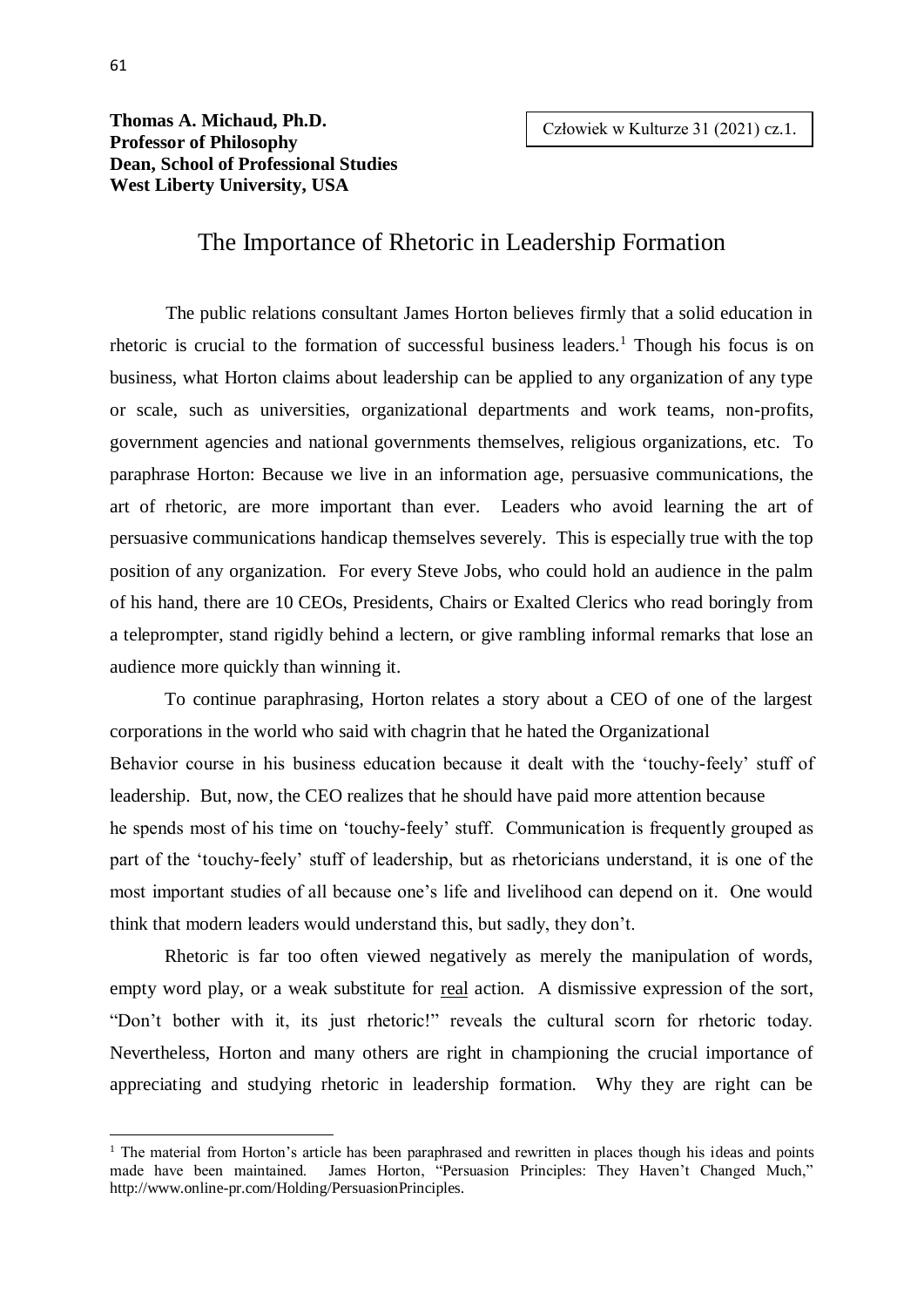concisely demonstrated: 1) By defining what and who a leader is. 2) By describing the intrinsic relationship between leadership and rhetoric. 3) By identifying aspects of rhetoric that are central to practicing good leadership. 4) And, finally, by concluding with some observations on leadership, rhetoric and the current "cancel culture" movement.

Understanding what and who a leader is begins with a basic proposition: Presuming certain educable aptitudes, intelligence and communication abilities, leaders are not born but made. Leadership is not given by nature, but is nurtured by proper education, training and experience. Still, the process of becoming a leader is essentially a process of character formation. This is much different from just acquiring a set of skills. This character formation is a matter of cultivating dispositional habits, or to use a current word for 'habits', competencies, which are rooted in a leader's character: "characterial competencies," to coin a term.

Leadership is unfortunately misunderstood as higher grade or degree of management. In organizations today, someone is selected to be a leader because his or her management skills are superior. There is, however, a difference in kind between leadership and management such that all good (effective, successful) leaders must be good managers, but not all good managers are good leaders. Good management skills are a subset of well-formed leadership competencies, but leadership is not merely a species of management. Leaders have the vision to know where to go, and their management skills are vital for actually getting there. Leaders who want nothing to do with the so-called "details" of management are failures because they do not execute well their intentions for the organization. Good management is necessary for leadership, but leadership is indeed a different kind because leadership is embedded in and emerges from the character of the leader.

Among other goals, ethical integrity is a principal aim of the process of leadership character formation. Ethical integrity as a characterial competency means a wholeness of character. Within the leader's character there is no break, no fracture between what leaders know they ought to do and what they actually do. As Brian Tracy observed, "The glue that holds all relationships together, including the relationship between the leader and the led, is trust, and trust is based on integrity."<sup>2</sup> And, as Peter Drucker explains, "Management is doing things right; leadership is doing the right thing."<sup>3</sup>

-

<sup>&</sup>lt;sup>2</sup> This is a well-known quote from Brian Tracy. See: https://www.inspiringquotes.us/author/1007-briantracy/page:14.

<sup>&</sup>lt;sup>3</sup> This is a famous quote from Peter Drucker. See: https://www.google.com/search?rlz=1C1GCEA\_enUS822US822&source=univ&tbm=isch&q=peter+drucker+% 22Management+is+doing+things+right,+leadership+is+doing+the+right+th.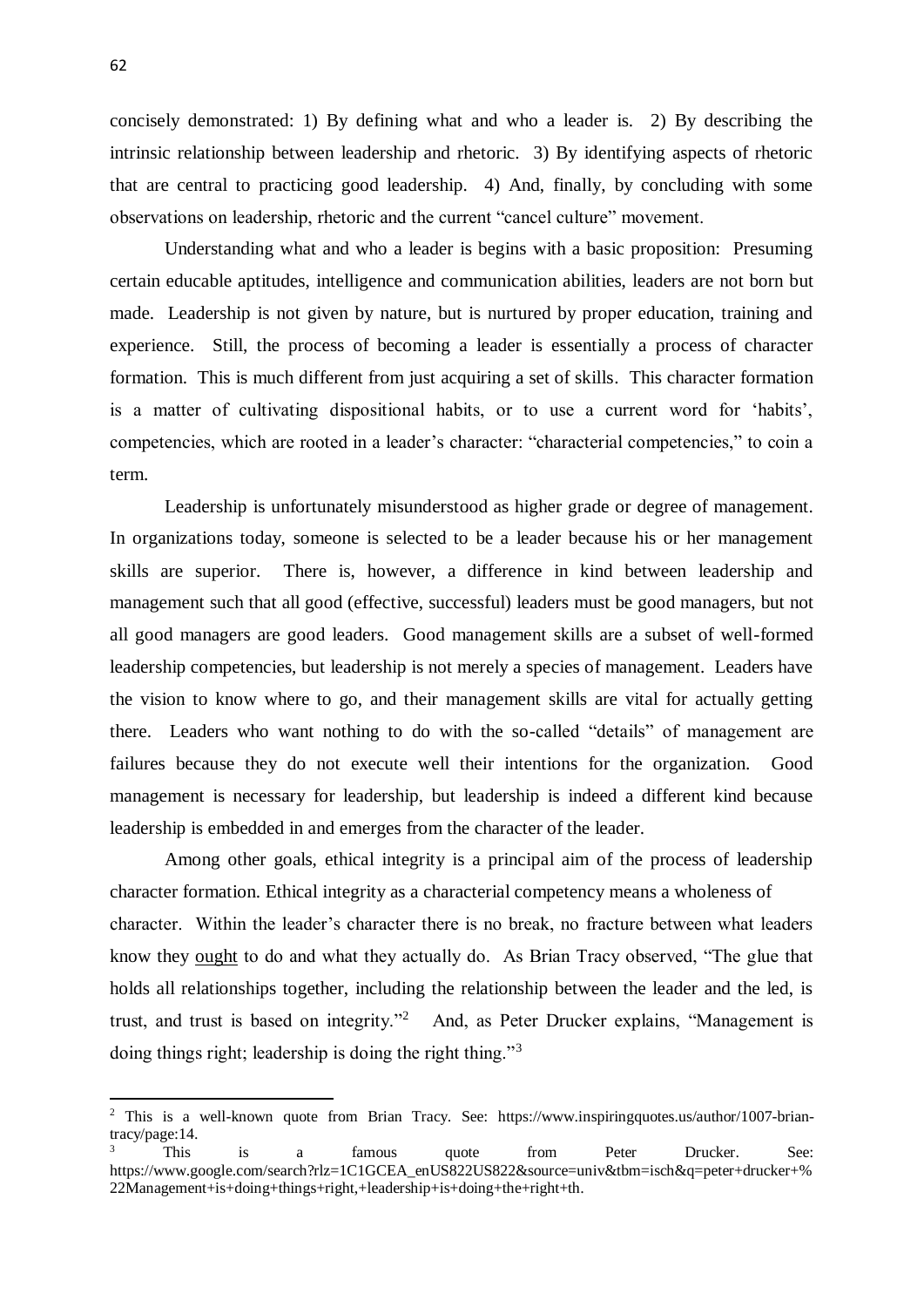There is an intrinsic connection between rhetoric and leadership because good rhetoric is a necessary characterial competency for good leadership. Warren Bennis believes that it is essential for good leaders to be able to translate their intentions into reality and sustain them.<sup>4</sup> Leaders must be able to persuade their followers for the sake of motivating, organizing and aligning them so that the leader's aims yield and sustain the intended results.

Rhetoric is a significant means by which this can and does happen. Such rhetoric, however, is not merely techniques with communication, manipulating the followers with the right buzzwords, telling them only what the leader thinks they might like to hear as a sophistic politician does. Aristotle teaches that persuasion is achieved when the leader's personal character is perceived as credible: "We believe good [people] more fully and more readily than others: this is true generally whatever the question is, and absolutely true where exact certainty is impossible and opinions are divided."<sup>5</sup> Aristotle continues his clear-eyed emphasis on character, virtue and credibility for effective rhetoric by stating that, "It is not true, as some writers assume in their treatises on rhetoric, that the personal goodness revealed by the speaker contributes nothing to his power of persuasion; on the contrary, his character may almost be called the most effective means of persuasion." <sup>6</sup>

One of the aspects of Classical Rhetoric that is central to the practice of good leadership is understanding the meanings of and the proper relationship between ethos, pathos and logos in rhetorical communication. Ethos, obviously, relates to the integrity of leaders since they must establish their credibility, authority and trust with their followers. Leaders must realize that persuasion is an action which is in the category of "moral acts" because the leader's rhetoric aims to persuasively convince followers that what is being communicated is true or probably true. In order to do so, leaders themselves must know and believe as much as possible it is true, because any deception, any lie, would violate the leaders' trust and credibility. With deception, leaders would be manipulating the followers and disrespecting their integrity as persons and such would be unethical.

Logos involves an appeal to the audience's reasoning with well-constructed arguments using factual information, accurate data, and pithy and real (or realistic) examples. When issuing from authentic ethos, logos is the primary means by which leaders should aim to persuade followers of the truth or probable truth of their message. With logos, moreover,

 $\overline{a}$ 

<sup>4</sup> W. Bennis, "The Artform of Leadership," in *The Leader's Companion,* ed. by J. Th. Wren, The Free Press., New York 1995, 377.

<sup>&</sup>lt;sup>5</sup> This quote (and the following quotes) from Aristotle is in J. Horton's article, "Persuasion Principles: They Haven't Changed Much" and is from: Aristotle *Rhetoric*, I.2,1356a 5-10, in *The Basic Works of Aristotle*, trans. by W Rhys Roberts and edited by Richard McKeon, Random House, New York: 1941, 1329. 6 Ibidem, *Rhet*. I.2, 1356a 10-15,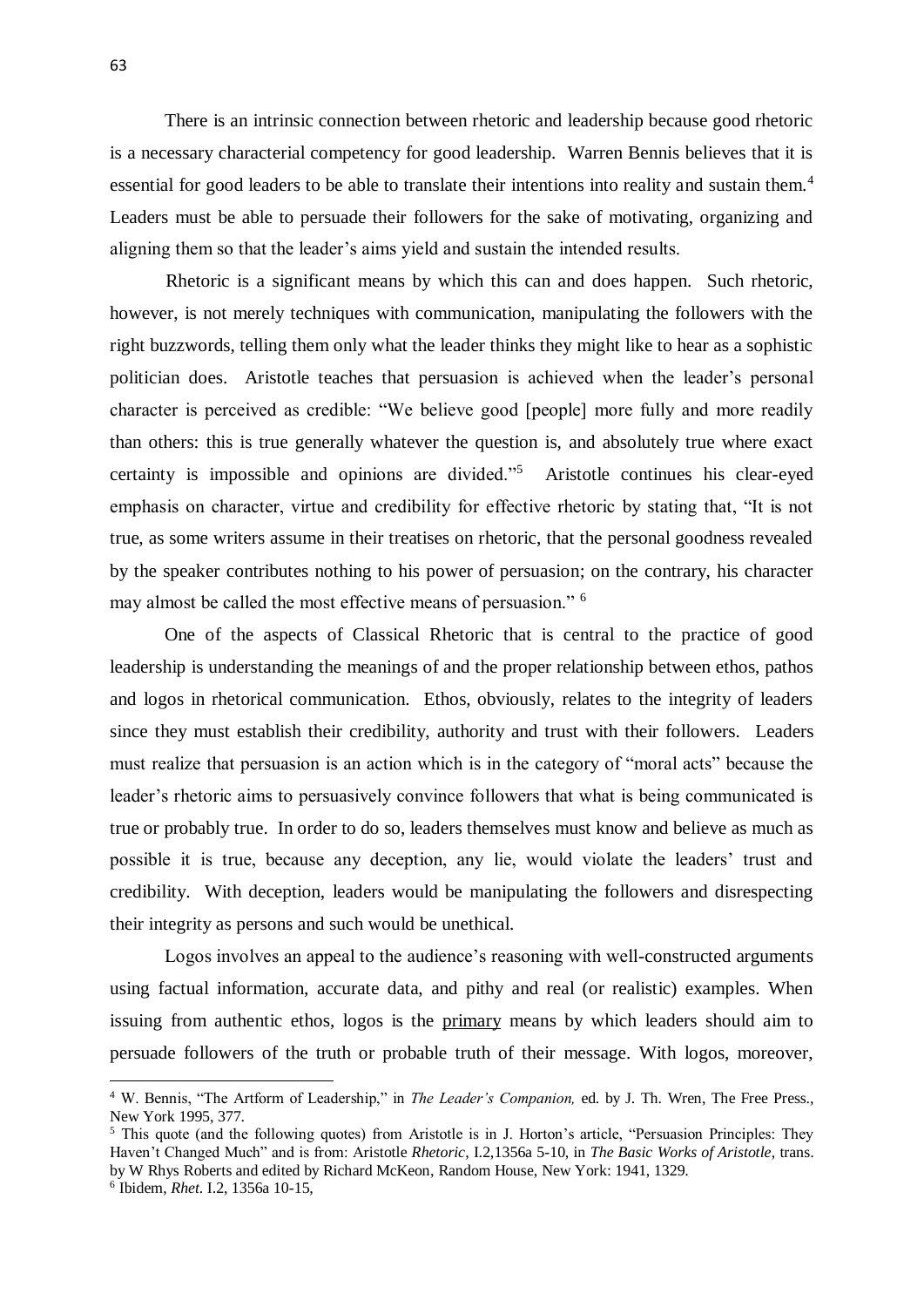leaders should be open and prepared to engage rational objections to their arguments. In fact, leaders' logos should itself frame and offer logical rebuttals to expected counter-arguments in order to strengthen the persuasive truth of their message.

Pathos communicates emotional appeals to connect with an audience through their feelings, sentiments and passionate self-interests. With pathos, leaders can sympathize or empathize with their followers, creating an affective bond with them that can reinforce their ethos and contribute to followers more readily "taking to heart" the logos of the leaders' message. For example, honestly addressing the ways in which the message could positively or negatively affect the followers' morale and sense of organizational loyalty is a clear example of the proper use of pathos as bolstering and moderated by ethos and logos.

Pathos, however, is perhaps the most misused aspect of rhetoric. Aristotle warned against rhetoric that merely and only plays on emotions to persuade. He cautioned that, "…persuasion may come through the [audience], when the [message] stirs their emotions. Our judgments when we are pleased and friendly are not the same as when we are pained and hostile. It is towards producing these effects, as we maintain, that present-day writers on rhetoric direct the whole of their efforts."<sup>7</sup> Aristotle recognized that sophistic emotional rhetoric can be effective but it is deceptive and ingenuous since it lacks ethos and is not as effectively persuasive as logos. As he states, "…persuasion is effected through the [rhetoric] itself when we have proved a truth or an apparent truth by means of persuasive arguments suitable to the case in question."<sup>8</sup> For Aristotle it was clear that logos fortified by ethos should be the primary means of persuasion.

The proper use of pathos in rhetoric can be further elaborated by analyzing Aristotle's views on catharsis in his Poetics. Richard Janko in his "Introduction" to his translation of the Poetics proposes a compelling case for what Aristotle actually meant by catharsis.<sup>9</sup> Janko contends that Aristotle's meaning of catharsis was deformed by the psycho-analytic school of therapy which viewed catharsis as a type of psychological healing. This healing is effected when audience members viewing, reading or hearing a stage-drama, film/TV show, speech, or any literary form, experience the arousal and then the release of pent-up undesirable emotions. Catharsis in this psycho-analytic sense is, then, the purgation of negative emotions: sort of a curative sweat-lodge for the psyche.

-

<sup>7</sup> Ibidem, *Rhet.* I.2, 1356a 14-18, 1329-30

<sup>8</sup> Ibidem, *Rhet.* I.2, 1356a 19-21, 1330

<sup>9</sup> Richard Janko, "Introduction," Aristotle's *Poetics*, trans. Richard Janko, Indianapolis: Hackett, 1987, pp. ixxxvi.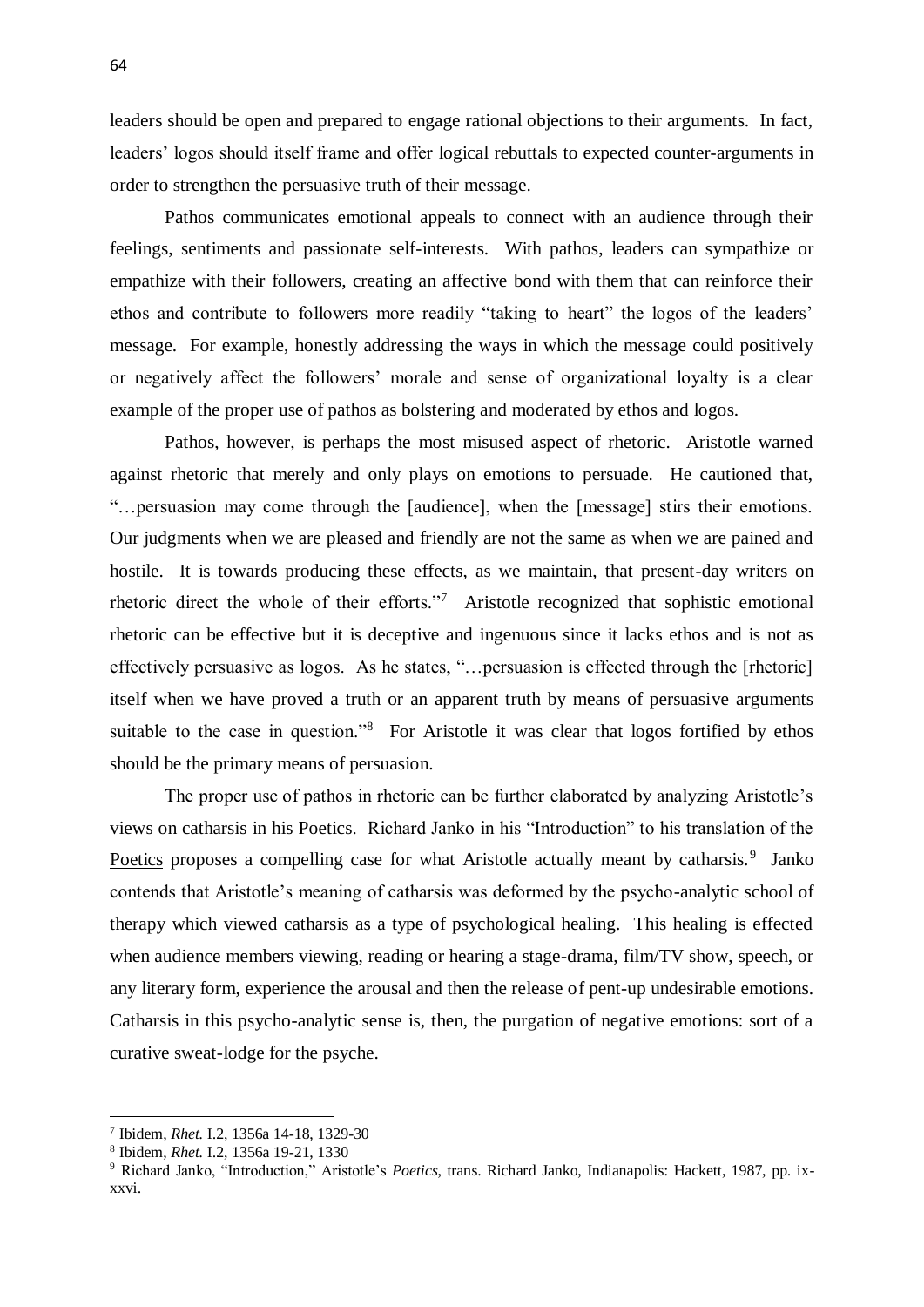Janko, however, maintains that Aristotelian catharsis is not the purgation of undesirable emotions but the rectification of emotions. He indicates that catharsis makes the emotions tractable for education. For Janko, Aristotle saw emotions as essential to forming good character and making good judgments. Therefore, catharsis applies to errors or flaws in character and emotion, as well as to errors in moral judgment. As Janko interprets Aristotle, we should feel the right emotion, towards the right object, at the right time, to the right degree. In the formation of good character, it is important to develop the habit, the characterial competency, to feel emotions properly so we can make ethically and rationally correct decisions.

The pathos in leaders' rhetoric must be moderated by their ethos and logos, especially when their organization is distressed and facing morale challenges. In these circumstances, leaders whose persuasion is mainly arousing "happy" emotions with an abundance of feelgood promises of fatuous "new solutions" are merely pandering to their followers to assuage their discontent. Such leaders are just manipulating their followers' emotions, which cannot yield organizational recovery.

What good leaders should do is achieve a catharsis issuing from ethos tempered by the logos of a realistic recovery plan. The leaders must argue that the followers' anger of resentment or their indignant resistance to leadership cannot sustain the recovery plan. The leaders must empathize with followers and persuade them that only a collaborative effort based on a pathos of reasonable hope, mutual loyalty and mutual sacrifice can generate effective recovery. In doing so, the leaders would aim to rectify the negative emotions of the organization and accomplish recovery with a genuine Aristotelian catharsis.

As a concluding section of this presentation and perhaps as a bit of an excursus from the above material, it would be worthwhile to examine briefly the rhetoric of the cancel culture movement. Progressive leaders, namely social media influencers, mainstream media figures, academic intellectual elites and demagogic politicians, mainly prosecute the aggressive *Kulturkampf* of the movement. The targets of their "cancel rhetoric" range from the inane to the contemptuously profane, from cancelling Pepe Le Pew and Dr. Seuss to Saint Junipero Serra and Andrew Jackson. It is the resentful rhetoric of the self-proclaimed offended, which sadly transmits a contagious pathos that can debilitate organizations. Good leaders must recognize that their own organizational cultures can be sickened by this virulent "cancel pathos" and they should aim to keep their cultures safe by understanding, exposing and challenging the motivations and claims of this pathetic rhetoric.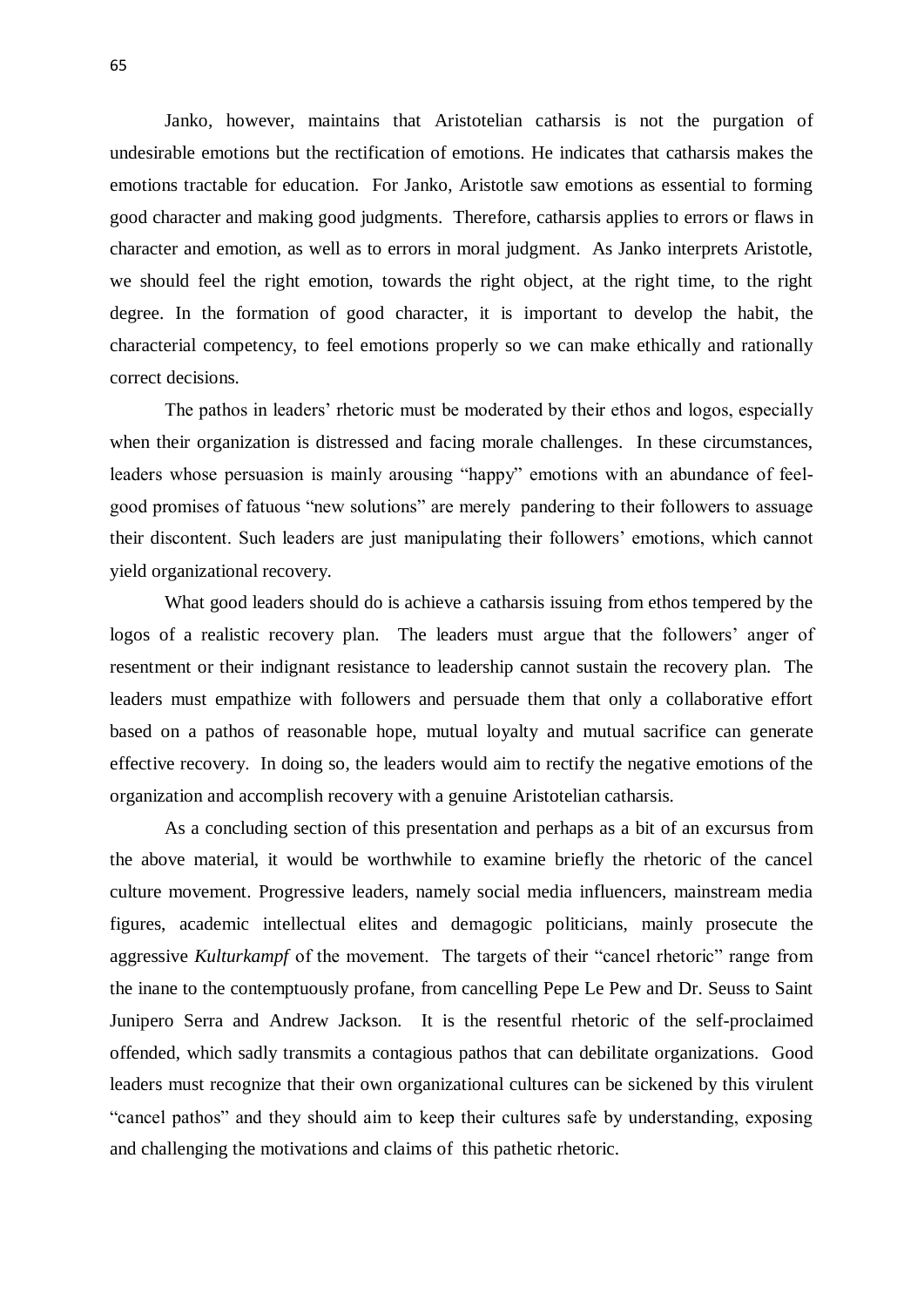In order to resist the Progressive cancellers, leaders must understand that the cancellers maintain as axiomatic that culture is downstream of politics. Traditionalists, however, generally accept the so-called "Breitbart Doctrine" named after the late conservative commentator Andrew Breitbart that posits, "Politics is downstream from culture."<sup>10</sup> According to Dan McLaughlin this dictum means that people tend to invest more of their hearts and free time into cultural pursuits than political ones. People are much more engaged with their families, churches, schools, civic groups, sports, hobbies, mass and social media, etc. than they are with the strategies and struggles of politics. Consequently, the beliefs and attitudes that pervade the larger spaces of their lives affect the smaller ones, not just in what they believe but whom they know and trust, as well. People's politics is, then, a smaller space, which is formed and developed by their lives within culture. So, effecting changes in politics, winning elections and securing political power requires influencing the people's culture. Cultural change and evolution yield political change and evolution, which for the traditionalists/conservatives is a type of "socially organic" process; it is the "natural" way in which culture lives and grows within a society, or, on a larger scale, a civilization.

The Progressives differ strongly. Daniel Patrick Moynihan once astutely claimed, "The central conservative truth is that it is culture, not politics, that determines the success of a

society. The central liberal truth is that politics can change a culture and save it from itself."<sup>11</sup> As Moynihan affirmed, Liberals/Progressives believe that is it is politics that is the supreme engine of cultural change: It takes cultural change to change society and cultural change happens through politics; it happens through winning elections, controlling the judiciary and the system of jurisprudence, and dominating mass and social media with their political aims.

The cancellers are ideological zealots whose tactics intend to secure political power. Their political power grows with their cancellations, and the more cancellations, the more they exert the power not merely to change but to erase and wholly dismantle existing culture. They reject that any type of culture can or should be organically or naturally developed. The

.

 $10<sup>10</sup>$ <sup>10</sup> Dan McLaughlin, "Politics is Still Downstream of Culture," [https://redstate.com/dan\\_mclaughlin/2016/05/04politics-still-downstream -from-culture-n58816.](https://redstate.com/dan_mclaughlin/2016/05/04politics-still-downstream%20-from-culture-n58816) The following description of Breitbart's Doctrine paraphrases some of McLaughlin's points.

<sup>11</sup> Daniel Patrick Moynihan, https://www.godreads.com/quotes/116754-the-central-conservative-truth-is-thatit-is-culture-not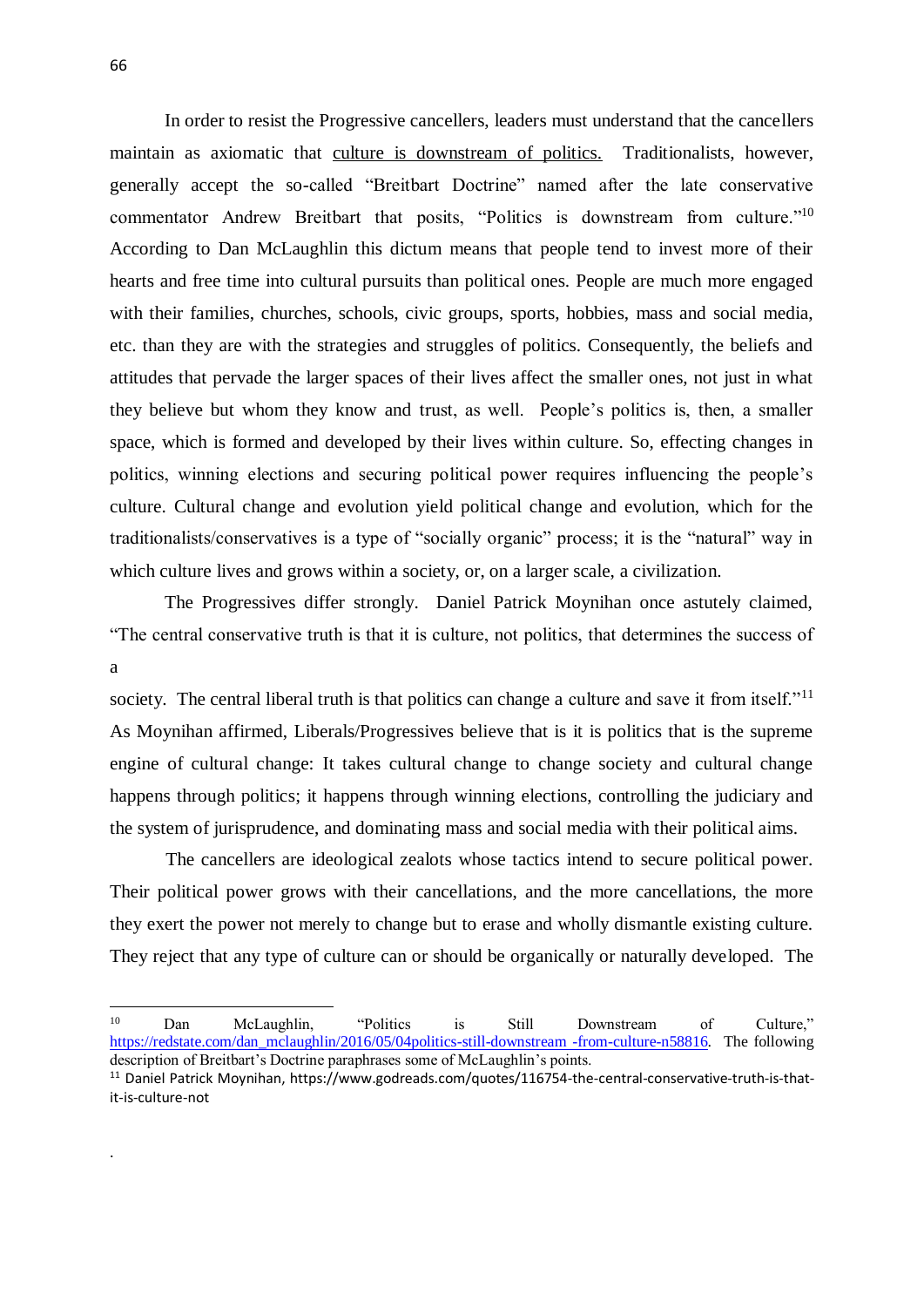cancellers emotionally despise the organic growth of a culture because it does not necessarily conform to their political designs. They hate any culture that is not engineered by their politics because all of such cultures are offensive and oppressive. Their emotional resentment teems within a vengeful retaliation, which cannot be entirely assuaged since its actual object is to suppress fully their political opposition. They cannot accept political defeat on any scale. Their success must be total in order for their politics to fundamentally transform culture. They feel convinced that their opposition will find their politicized replacement culture so "naggingly" inhospitable that ultimately the opposition will be worn down and accept it just to live in some peace.

For organizational leaders, maybe the most threatening tactic of the cancellers is when their rhetoric insists that their target must be cancelled because it embodies and propagates racism, misogyny, ethnic prejudice, or sexual orientation intolerance. The public spread of their offended pathos can eventually infect an organization's personnel so that they begin to splinter into antagonistic groups along the lines of the cancellers' assaults. Such balkanization creates serious morale problems and gravely disrupts the organizational culture.

To resist the cancellers, the leaders should communicate to their followers that the ethos of their organizational culture respects the integrity and equality of individuals. This respect does not subsume individuals into group identities but values the dignity of individual persons as such. They should emphasize, moreover, that followers should not be swept up by the politicized emotions of vengeful retaliation, since to be so manipulated is to become pawns in the political tactics of the cancellers, which again, is an assault on the their individual dignity. Finally, the leaders need to exhort followers that their organizational culture is indeed theirs. If they acquiesce to cancellations and take on politicized group identities as what they are primarily, the cancellers will never be satisfied until their organizational culture is reduced to rubble and the emotionally unstable pathos of the offended is all that is left. It is indeed the very dignity of individual persons that is at stake, and unless leaders strive to resist the cancellers' attacks, individuals will become nothing more than collectivized drones engineered to carry out the angry politics of "woke" culture.

## **Bibliography:**

Aristotle. *Rhetoric* in *The Basic Works of Aristotle.* Translated by W. Rhys Roberts. Edited by Richard McKeon. New York: Random House, 1941. 1318-1451. Bennis, Warren. "The Artform of Leadership," (1982) in *The Leader's Companion.* Edited by J. Th. Wren. New York: The Free Press, 1995. 377-378.